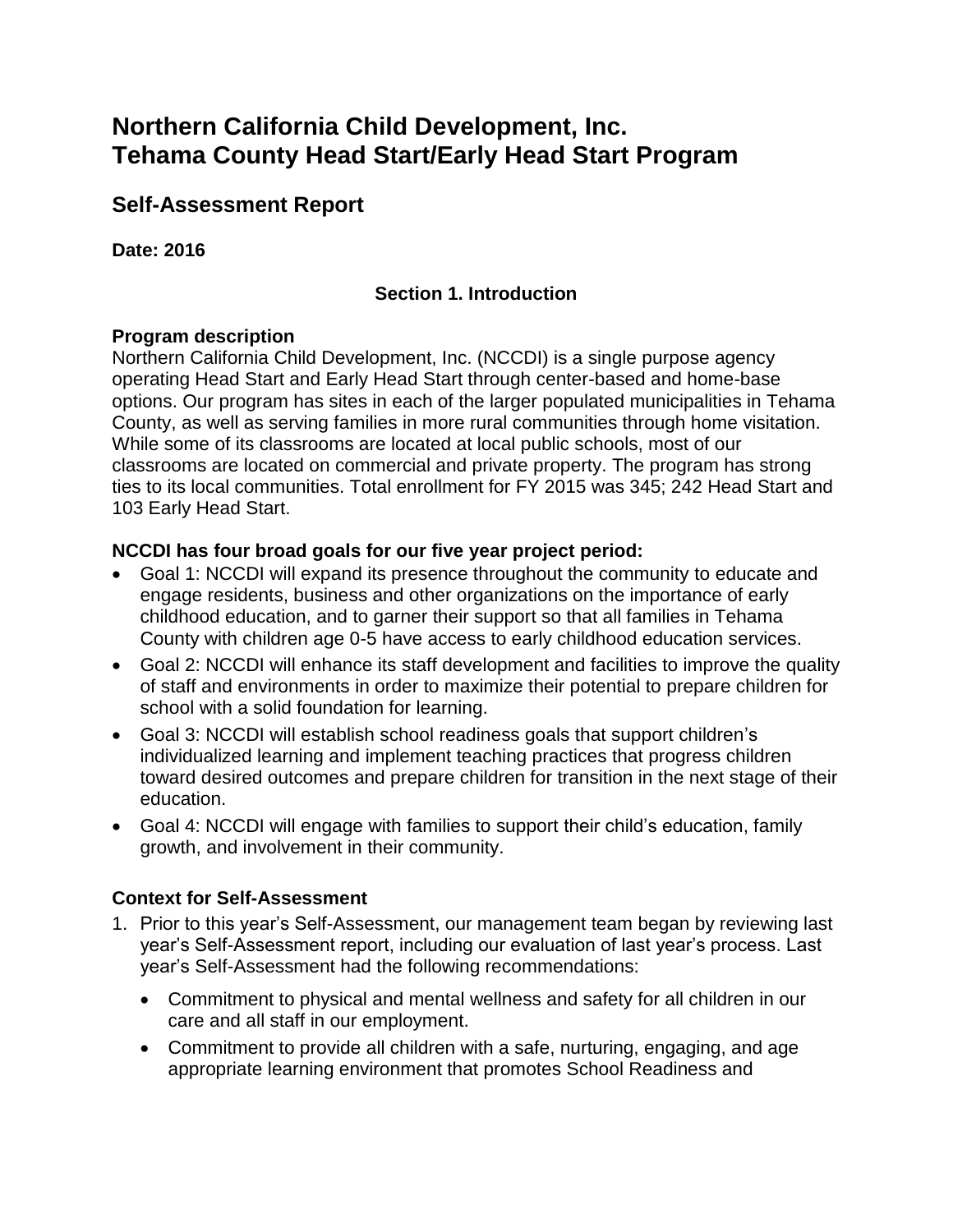successful transition from Early Head Start to Head Start or from Head Start to Kindergarten.

- Commitment to provide parents and families opportunities for support and growth so that they can identify their own needs, interests and strengths, and become productive community members.
- Commitment to provide services to eligible children and families, serve children of families of the highest need, and enroll children in an option that meets the needs of the child and family.
- Commitment to ensure appropriate control of federal funds and organizational resources.
- Commitment to recruit and retain qualified staff.
- 2. We have been recruiting for a Governing Board Member with a fiscal background for the past nine months. While we have spoken to a number of potential members, we have not yet found a person willing to make a commitment. The management team decided that during Self-Assessment, we'd like to meet with some of our current Board Members to evaluate a Governing Board recruitment practices.
- 3. We then reviewed the summaries of the data that we collected through ongoing monitoring and the results of our federal reviews that took place over the past year. We noticed that there was inconsistency in how case management was being conducted as part of our ongoing monitoring throughout the year. We decided to take a good look at our case management procedures during Self-Assessment.
- 4. We have also been tracking our progress towards our school readiness goals and CLASS observation results. We want to take a look at progress for the year during Self-Assessment and ask ourselves whether we are satisfied with our progress and whether we need to revise our goals.
- 5. In January 2016, we entered into an Enrollment Plan phase after having 4 consecutive months of under enrollment. We would like to take a look at the results of the Enrollment Plan thus far and compare it with enrollment data for children enrolled in our Head Start and Early Head Start programs.

| <b>Subgroup</b>                       | <b>Questions to Consider</b>                                                                                          |
|---------------------------------------|-----------------------------------------------------------------------------------------------------------------------|
| <b>Governing Board</b><br>Recruitment | What skills and qualities of a candidate would benefit our<br>$\bullet$<br>Board?                                     |
|                                       | How can we make candidates want to be part of our<br>$\bullet$<br>Organization?                                       |
|                                       | • Can our current members clearly explain our Mission and the<br>benefits of our programs to the community?           |
|                                       | What questions should we ask potential candidates and what<br>$\bullet$<br>questions should we be prepared to answer? |
|                                       | What is the Executive Directors roles in recruiting potential<br>$\bullet$<br>Board members?                          |

6. We then prioritized the above items for the Self-Assessment team to consider: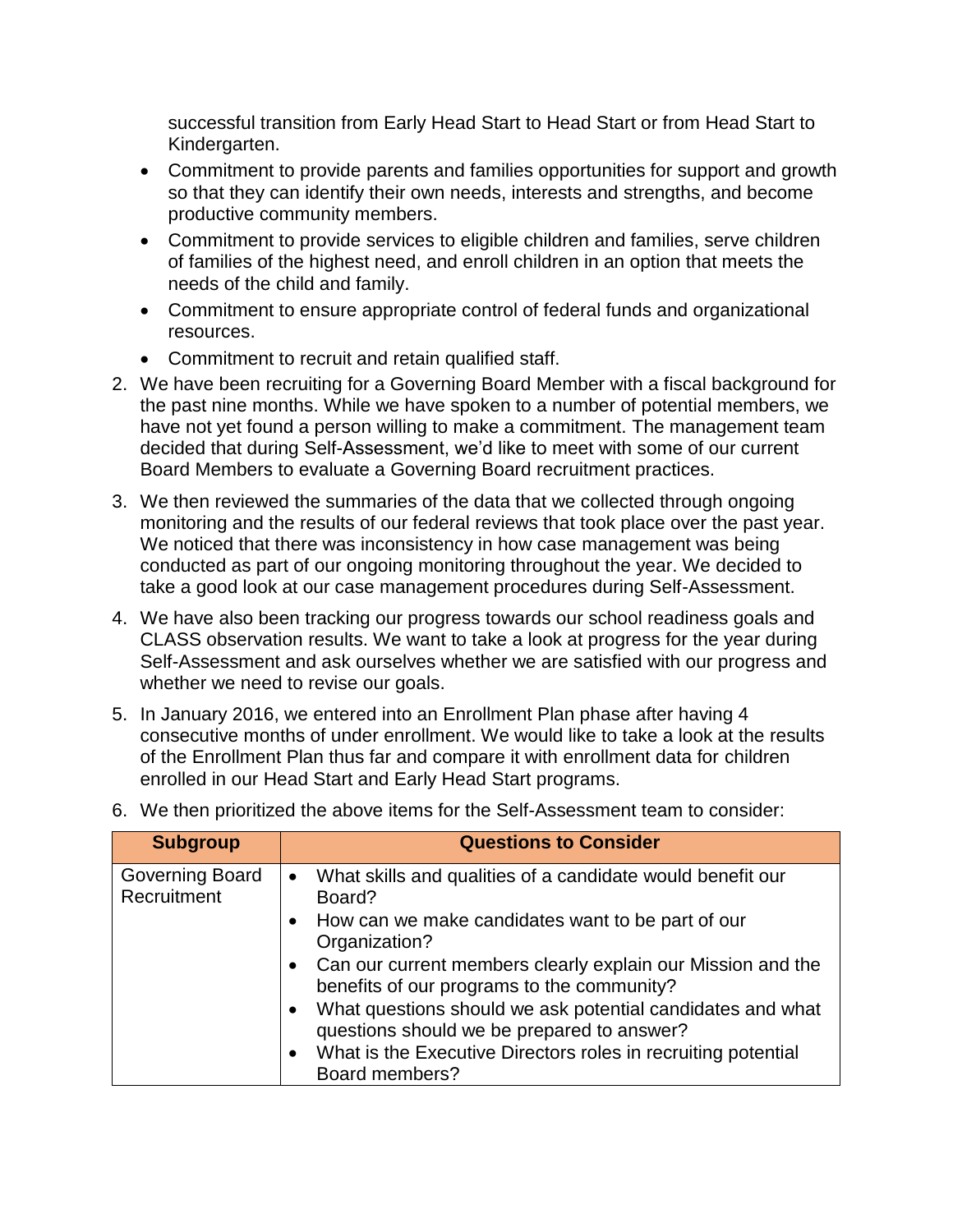|                                         | What action steps should our Board Recruitment procedures<br>$\bullet$<br>include?                           |  |
|-----------------------------------------|--------------------------------------------------------------------------------------------------------------|--|
| Case                                    | Are our current Case Management procedures effective?<br>$\bullet$                                           |  |
| Management                              | How do Family Advocates and Teaching staff share<br>$\bullet$                                                |  |
|                                         | information regarding a family?                                                                              |  |
|                                         | Do our current Case Management forms contain enough or<br>$\bullet$                                          |  |
|                                         | too much information?                                                                                        |  |
|                                         | Do Case Management notes give someone new or from the<br>$\bullet$<br>outside a clear picture of the family? |  |
|                                         | How effective as been our training plan regarding Case<br>$\bullet$<br>Management?                           |  |
|                                         | How often are Case Management notes reviewed?<br>$\bullet$                                                   |  |
|                                         |                                                                                                              |  |
|                                         | How is Case Management shared with families?<br>$\bullet$                                                    |  |
| Supervision<br><b>Corrective Action</b> | Have all supervision corrective action steps been<br>$\bullet$<br>implemented?                               |  |
|                                         | Have implemented corrective action steps been effective?<br>$\bullet$                                        |  |
|                                         | Have there been any changes to the submitted corrective<br>$\bullet$                                         |  |
|                                         | action?                                                                                                      |  |
| <b>Facilities</b>                       | Have all facilities maintenance corrective action steps been<br>$\bullet$                                    |  |
| Maintenance /                           | implemented?                                                                                                 |  |
| <b>Safety Corrective</b>                | Have implemented corrective action steps been effective?<br>$\bullet$                                        |  |
| Action                                  | Have there been any changes to the submitted corrective<br>$\bullet$                                         |  |
|                                         | action?                                                                                                      |  |
| <b>School Readiness</b>                 | Have there been any changes to School Readiness Goals?<br>$\bullet$                                          |  |
|                                         | How do child outcomes for children enrolled in home base or<br>$\bullet$                                     |  |
|                                         | combination classrooms compare with the outcomes for                                                         |  |
|                                         | children enrolled in our center-based programs?                                                              |  |
|                                         | How would implementing the new DRDP-2015 tool and<br>$\bullet$                                               |  |
|                                         | DRDP-Tech enable us to analyze the outcomes of infants and                                                   |  |
|                                         | toddlers by differing age groups?                                                                            |  |
|                                         | What progress have we seen in relation to changes in<br>$\bullet$                                            |  |
|                                         | classroom management and lesson plans and School                                                             |  |
|                                         | <b>Readiness Goals?</b>                                                                                      |  |
|                                         | What progress have we seen in relation to our CLASS<br>$\bullet$                                             |  |
|                                         | scores? What have we done in the past year to improve these                                                  |  |
|                                         | scores? How effective has our professional development been                                                  |  |
|                                         | in this area?                                                                                                |  |
| Enrollment                              | Have all enrollment plan action steps been implemented?<br>$\bullet$                                         |  |
|                                         | Have implemented action steps been effective?<br>$\bullet$                                                   |  |
|                                         | Have there been any changes to the submitted enrollment<br>$\bullet$                                         |  |
|                                         | plan?                                                                                                        |  |
|                                         | What is our average enrollment over the months since<br>$\bullet$                                            |  |
|                                         | Enrollment Plan went into effect?                                                                            |  |
|                                         | How does enrollment look for next program year?                                                              |  |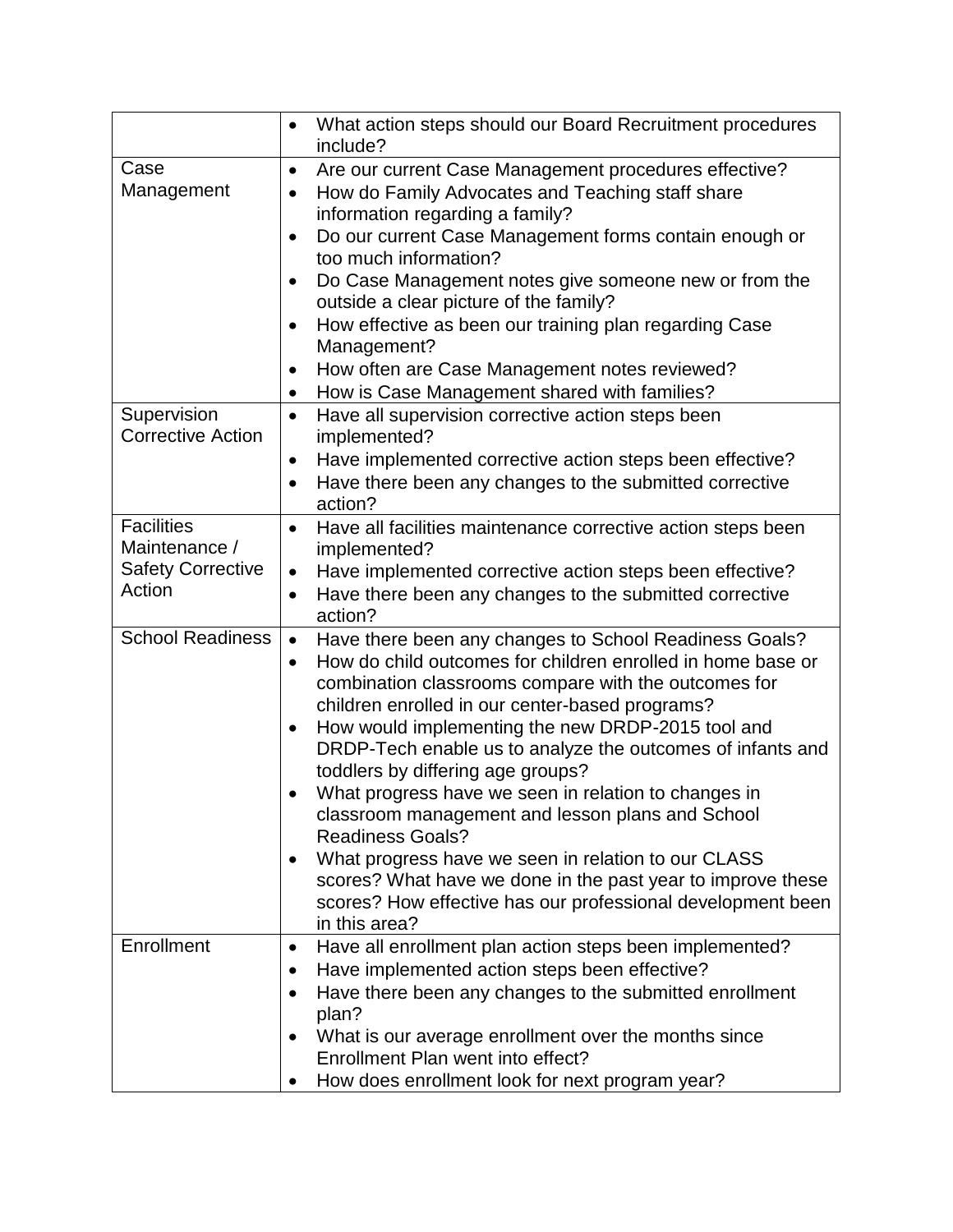# **Section 2. Methodology**

| <b>Date</b>            | <b>Action</b>                                                                                                                                         | <b>Purpose</b>                                                                                                                                                                                                                                                                                                                                                                                                                                                         |
|------------------------|-------------------------------------------------------------------------------------------------------------------------------------------------------|------------------------------------------------------------------------------------------------------------------------------------------------------------------------------------------------------------------------------------------------------------------------------------------------------------------------------------------------------------------------------------------------------------------------------------------------------------------------|
| 3/18/16                | Complete Self-<br><b>Assessment: Your</b><br>Annual Journey                                                                                           | Become oriented on new Self-Assessment<br>tool.                                                                                                                                                                                                                                                                                                                                                                                                                        |
| $3/22/16 -$<br>3/29/16 | <b>Management Team</b><br>Meeting                                                                                                                     | Developed Self-Assessment Plan with tasks<br>$\bullet$<br>and timelines.<br>Based on the data reviewed, the following<br>$\bullet$<br>subgroups were recommended for Self-<br>Assessment:<br>○ Governing Board Recruitment<br>Case Management<br>$\circ$<br>Supervision<br>$\circ$<br><b>Facilities Maintenance; Safety</b><br>$\circ$<br><b>School Readiness</b><br>$\Omega$<br>Enrollment<br>$\Omega$<br>Identified potential internal and external team<br>members. |
| 3/29/16                | <b>Email with Self-</b><br><b>Assessment Plan</b><br>showing tasks and<br>timelines to Governing<br><b>Board and Policy</b><br><b>Council Members</b> | Reviewed last year's evaluation, tentative<br>$\bullet$<br>schedule, and key focus areas for this year's<br>Self-Assessment.<br><b>Recruited Governing Board and Policy</b><br>$\bullet$<br><b>Council members for Self-Assessment</b><br>Team.                                                                                                                                                                                                                        |
| 4/5/16                 | Recruitment and<br>orientation of team<br>members                                                                                                     | Submitted Self-Assessment plan to<br>$\bullet$<br>Governing Board Committee and Policy<br>Council Committee and obtained approval.<br>Formed Self-Assessment team, Oriented<br>team members.                                                                                                                                                                                                                                                                           |
| $4/5/16 -$<br>4/19/16  | Self-Assessment<br>team meetings                                                                                                                      | Self-Assessment team met to discuss focus<br>$\bullet$<br>areas, including exploring system issues,<br>examining progress on goals and objectives,<br>and formulating discoveries into common<br>themes, and make recommendations for<br>Self-Assessment report.                                                                                                                                                                                                       |
| $4/21/16$ &<br>4/27/16 | Governing Board and<br><b>Policy Council</b><br>Meetings                                                                                              | Discussed plan and obtained approval from<br>$\bullet$<br>entire Governing Board and Policy Council<br>based on Committee recommendations.                                                                                                                                                                                                                                                                                                                             |
| $4/27/16 -$<br>5/31/16 | Development of Self-<br>Assessment report                                                                                                             | Develop report. Share with and obtain<br>$\bullet$<br>approval from Governing Board and Policy<br>Council. Submit to Regional Office.                                                                                                                                                                                                                                                                                                                                  |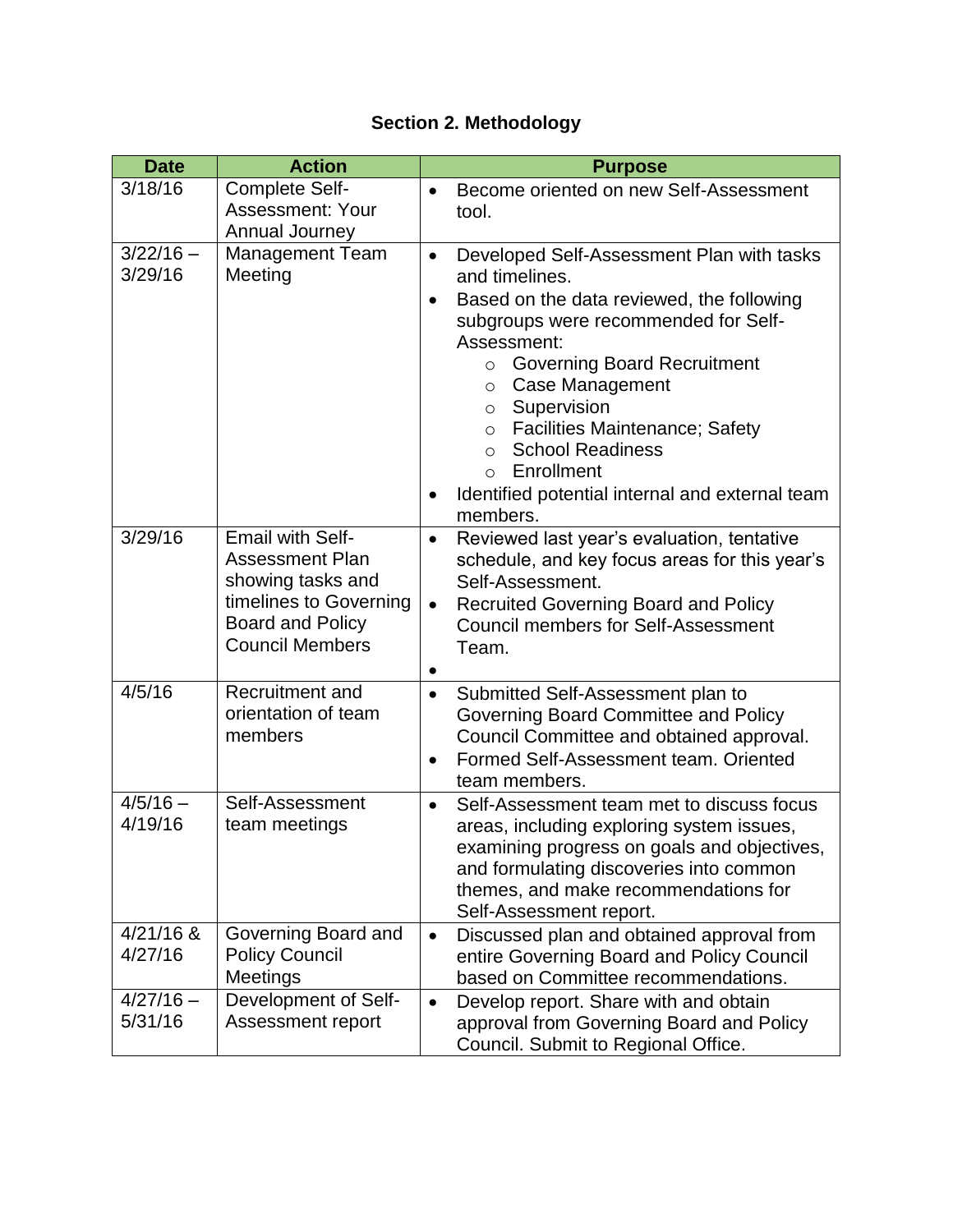## **Section 3. Key Insights**

### **Strengths**

- $\checkmark$  NCCDI has a quality Mentor Coaching program that provides high level training and mentoring for its education staff. NCCDI has on staff certified CLASS trainers and all teachers are either CLASS reliable or working towards it. Other programs in our region have contacted us to provide trainings to their staff in CLASS and on other topics.
- $\checkmark$  Revisions to our Supervision policies, training, and practices developed as part of corrective action from our Environmental Health and Safety Review have been well implemented throughout our programs as documented by onsite observations, by both staff as well as outside observers.
- $\checkmark$  Implemented Board Math instead of using calendars in our Head Start classrooms and embedding the math board concepts throughout all areas of the classroom environment have led to a 31% growth in outcomes in the area of Cognition and General Knowledge on this year's mid-year assessment compared to last year's mid-year assessment.
- $\checkmark$  Implementing the DRDP-2015 in our programs this year along with the utilization of DRDP-Tech in our Early Head Start program has significantly improved our ability to measure progress on outcomes for EHS children. Utilizing both tools in Early Head Start we are now able to group children by age at the beginning of the year and keep them in that same cohort throughout the year enabling us to have more valid data when reviewing our goals.
- $\checkmark$  Revised lesson plans that implement CLASS, clearly defined activity objectives, and CLASS language strategies have resulted in all DRDP outcomes improving by a minimum of 15% from the fall assessment to the mid-year assessment.
- $\checkmark$  Parent participation in family literacy activities has increased by 58% over the past three years. Parent participation in Budgeting workshops this year nearly tripled from participation last year.

#### **Systemic Issues**

- $\checkmark$  Need to create and implement a formal recruitment plan for Governing Board members.
- $\checkmark$  Need to review and revise our case management forms and procedures and provide training to staff to ensure case management is occurring consistently throughout the program.
- $\checkmark$  Need to have better communication and follow through on maintenance issues. Need to improve monitoring of maintenance work orders and daily/monthly safety checklists.
- $\checkmark$  Need to incorporate Family goals from Parent, Family, and Community Engagement (PFCE) Framework as they relate to School Readiness into Head Start and Early Head Start School Readiness goals.
- $\checkmark$  Need to review recruitment practices as well as current program options and revise as necessary to ensure full enrollment for the 2016/17 program year prior to December 2016.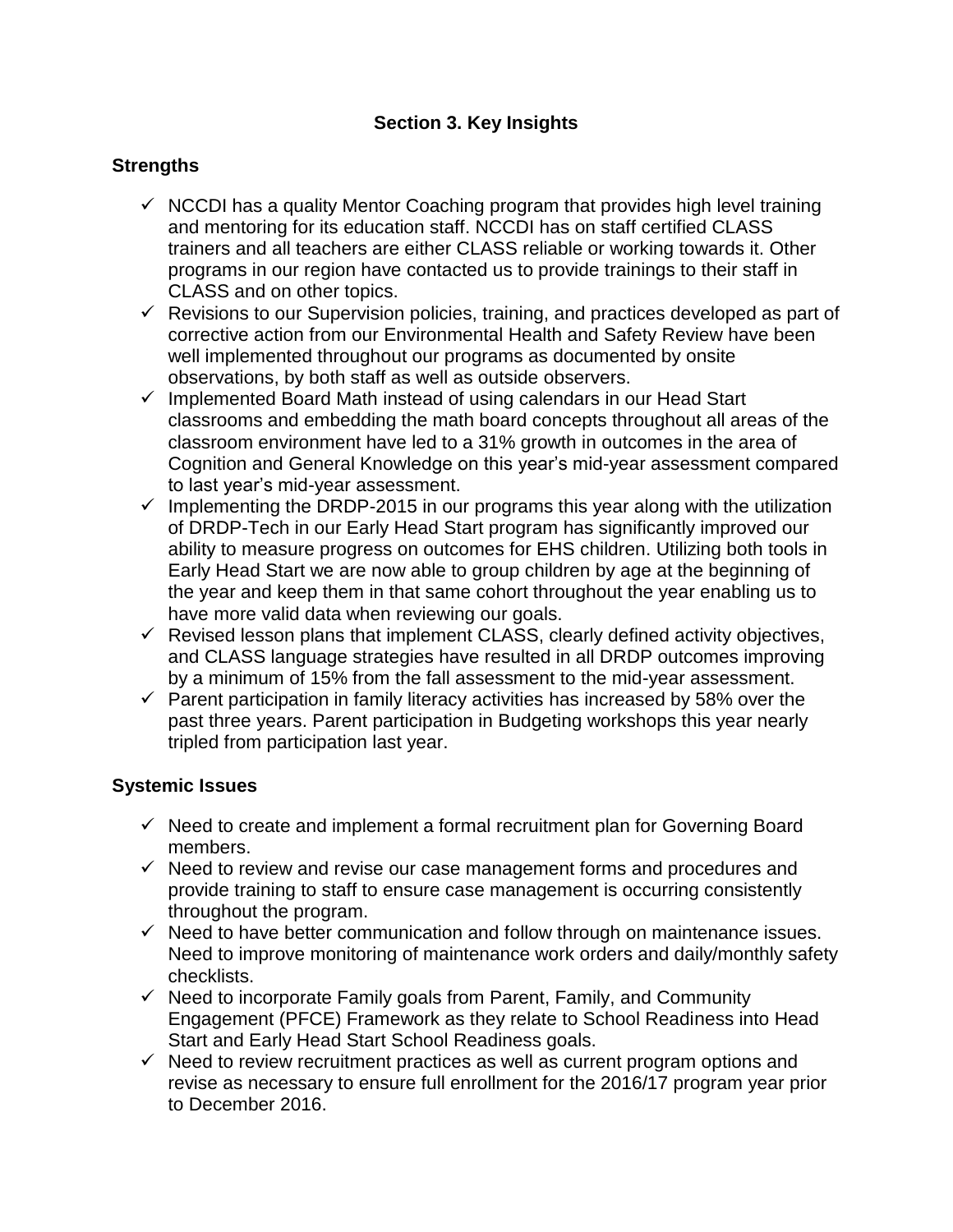$\checkmark$  While CLASS scores continue to remain near or above the National Average, our aggregate average scores in each domain are not increasing as expected. This is due to turnover at the Teacher and Teacher Director positions as a result of staff achieving their professional development goal of obtaining a Bachelor's Degree but our inability to pay high enough wages in comparison to the K-12 system or other jobs available in the County that require a BA degree regardless of the field. Therefore, we are constantly having to train new teaching staff on CLASS.

# **Progress on Goals and Objectives**

| <b>Goal</b>                                                                                                                                                                                                                                                                                                                                              | <b>Status</b>                                                                                                                                                                                                                                                                                                                                                                                                                                                                                                                                                                                                                                                                                                                                                                                                                                                                                                                                                                                                                                                                                    |
|----------------------------------------------------------------------------------------------------------------------------------------------------------------------------------------------------------------------------------------------------------------------------------------------------------------------------------------------------------|--------------------------------------------------------------------------------------------------------------------------------------------------------------------------------------------------------------------------------------------------------------------------------------------------------------------------------------------------------------------------------------------------------------------------------------------------------------------------------------------------------------------------------------------------------------------------------------------------------------------------------------------------------------------------------------------------------------------------------------------------------------------------------------------------------------------------------------------------------------------------------------------------------------------------------------------------------------------------------------------------------------------------------------------------------------------------------------------------|
| NCCDI will expand its<br>presence throughout the<br>community to educate and<br>engage residents, business<br>and other organizations on<br>the importance of early<br>childhood education, and to<br>garner their support so that<br>all families in Tehama<br>County with children age 0-5<br>have access to early<br>childhood education<br>services. | We have developed a new Mission Statement and<br>revised our website. We also have developed other<br>forms of social media that include Facebook,<br>Instagram and Pinterest. While we have not reached<br>our objective of meeting with all identified service<br>organizations and businesses to share information<br>about our programs, we have met with some and are<br>scheduled to meet with others in the near future. We<br>have not yet reached our goal or raising \$50,000 in<br>private donations nor have we increased overall<br>revenue by \$1 million dollars. However, we did receive<br>\$1,300 in donations thus far this year, and we are<br>partnering with Tehama County Community Action<br>Agency to host a fundraiser in October 2016 that will<br>directly benefit our Head Start and Early Head Start<br>Programs. In addition, we have acquired two small<br>contracts and significant expansion of our State Pre-K<br>contract (that also serves Head Start eligible children)<br>that total \$227,261 and have enabled us to serve an<br>additional 10 children. |
| NCCDI will enhance its staff<br>development and facilities to<br>improve the quality of staff<br>and environments in order to<br>maximize their potential to<br>prepare children for school<br>with a solid foundation for<br>learning.                                                                                                                  | Currently all teaching staff in Head Start and Early<br>Head Start have a professional development plan on<br>file. We are working to implement a professional<br>development plan for Family Advocates and Home<br>Visitors. We have promoted two staff members to<br>management positions and a number of Teachers<br>have been promoted to Teacher Directors as well as<br>Teacher Assistants being promoted to Teacher. We<br>have two Teacher Directors that are certified CLASS<br>trainers as well as our Mentor Coach and all Teachers<br>are either CLASS reliable or working towards<br>becoming reliable. We are implementing new<br>maintenance procedures to ensure that maintenance<br>and repairs are done in a timely manner. We have                                                                                                                                                                                                                                                                                                                                            |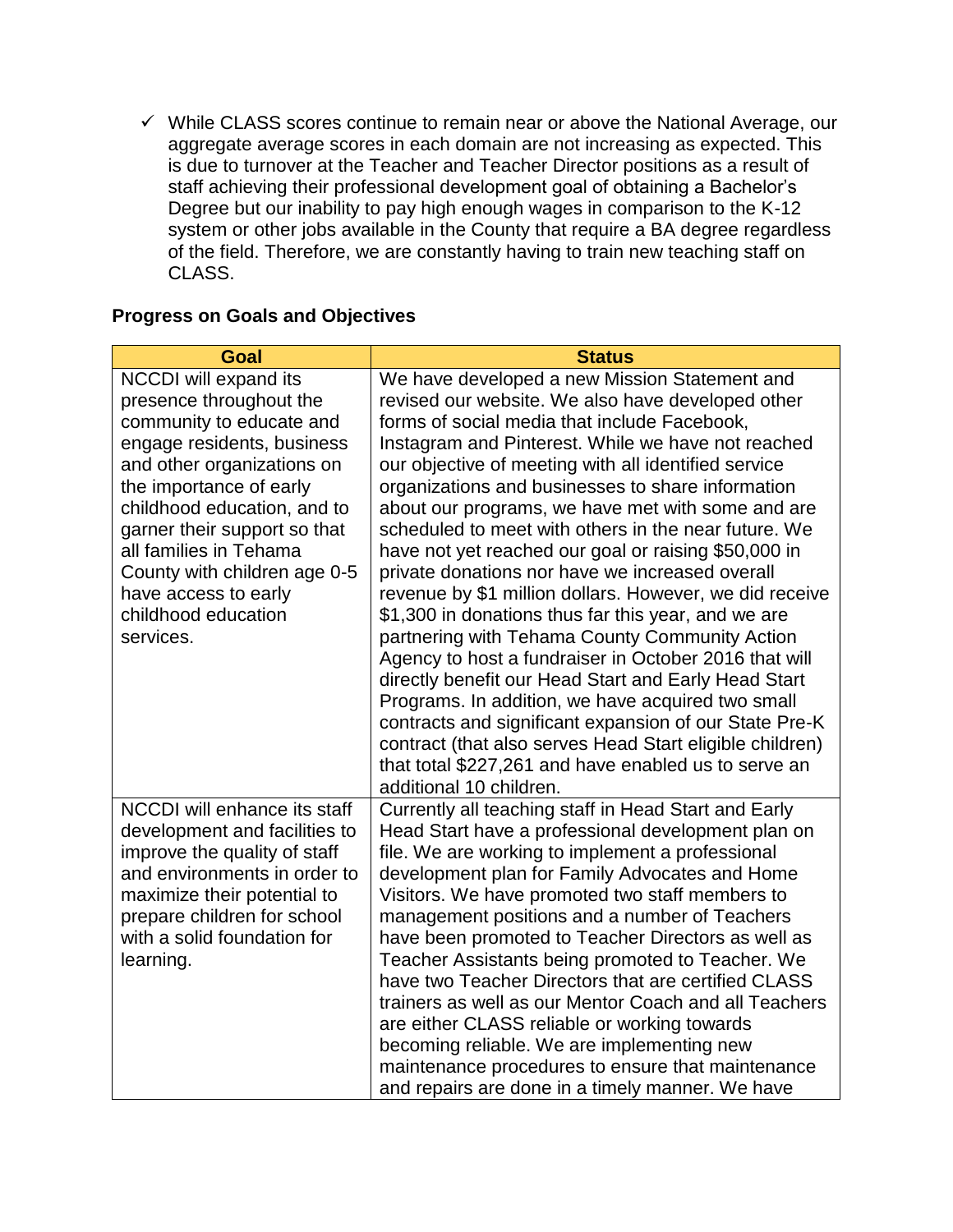|                                                                                                                                                                                                                                                                                         | also applied for Program Improvement Funds to<br>replace deteriorating floors that we have been unable                                                                                                                                                                                                                                                                                                                                                                                                                                                                                                                                                                                                                                                                                                                                                                                                                                                                                                                                                      |
|-----------------------------------------------------------------------------------------------------------------------------------------------------------------------------------------------------------------------------------------------------------------------------------------|-------------------------------------------------------------------------------------------------------------------------------------------------------------------------------------------------------------------------------------------------------------------------------------------------------------------------------------------------------------------------------------------------------------------------------------------------------------------------------------------------------------------------------------------------------------------------------------------------------------------------------------------------------------------------------------------------------------------------------------------------------------------------------------------------------------------------------------------------------------------------------------------------------------------------------------------------------------------------------------------------------------------------------------------------------------|
|                                                                                                                                                                                                                                                                                         |                                                                                                                                                                                                                                                                                                                                                                                                                                                                                                                                                                                                                                                                                                                                                                                                                                                                                                                                                                                                                                                             |
| <b>NCCDI</b> will establish school<br>readiness goals that support<br>children's individualized<br>learning and implement<br>teaching practices that<br>progress children toward<br>desired outcomes and<br>prepare children for<br>transition in the next stage of<br>their education. | to complete out of our base Head Start funding.<br>In Early Head Start, we have 6 School Readiness<br>Goals broken down into 6 different age groups thus<br>creating at total of 36 School Readiness Goal<br>categories. As of our 2 <sup>nd</sup> Assessment for Early Head<br>Start we expect to meet our school readiness goals in<br>83% of those age group categories. Because the data<br>can now be easily segregated in those age categories<br>with DRDP-2015 and DRDP-Tech, we can also<br>identify which areas we may have difficulty achieving<br>our goal. Of the remaining 17% where we may fall<br>short of our goal, the areas of Approaches to Learning<br>and Cognition and General Knowledge have been<br>identified as areas to focus training on for the next                                                                                                                                                                                                                                                                          |
|                                                                                                                                                                                                                                                                                         | program year.<br>In Head Start, we have 7 School Readiness Goals. As<br>of our 2 <sup>nd</sup> Assessment, in 5 of the 7 goals we had<br>either met our goal or based on the growth from the<br>first to second assessment we expected to meet our<br>goal by the third assessment. In the areas of<br>Approaches to Learning and Visual & Performing Arts,<br>we were not on pace to meet our goal for those areas,<br>but we have not yet received the data from our third<br>assessment to determine if we met the goal or not.                                                                                                                                                                                                                                                                                                                                                                                                                                                                                                                          |
| NCCDI will engage with<br>families to support their<br>child's education, family<br>growth, and involvement in<br>their community.                                                                                                                                                      | Number of people interacting with our Facebook page<br>increased from 852 people engaging in content in<br>2014/15 to 3,732 people engaging in 2015/2016. On<br>our website we averaged 342 unique visitors and<br>1,706 page views each week this year. Parent<br>participation in family literacy activities has increased<br>by 58% over the past three years. Parent participation<br>in Budgeting workshops this year nearly tripled from<br>participation last year. This year's Parent Choice<br>Conference was attended by 56 parents and featured<br>workshops on Cooking with Kids, Couponing, Family<br>Budgeting, Period of PURPLE Crying, Immigration,<br>Time Management, Parenting, and Preparing for<br>College (Financial Aid Edition). At the end of our<br>program year, we send out a parent survey. The most<br>recent results we have are form the survey completed<br>in May 2015. 247 parents completed the survey, and<br>overwhelmingly found that our services are very<br>helpful. 96% found our services very helpful to their |